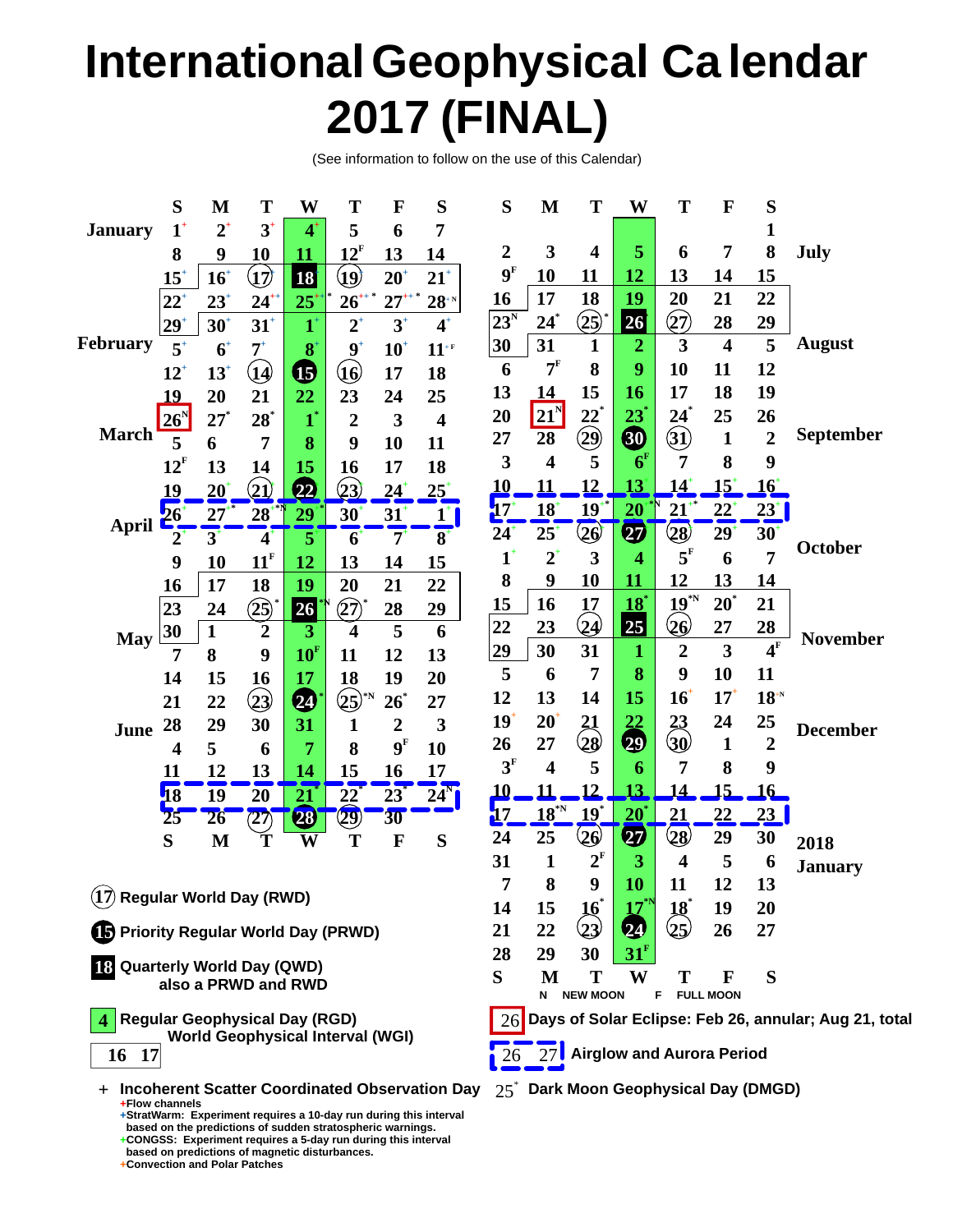## **NOTES on other dates and programs of interest:**

- 1. Days with significant meteor shower activity (based on UT in year 2017) regular meteor showers: Dec 28 Jan 12, Jan 28 - Feb 21, Apr 16 - 25, Apr 19 - May 28, May 14 - Jun 24, May 20 - Jul 05, Jun 05 - Jul 17, Jul 12 - Aug 23, Jul 17 - Aug 24, Sep 09 - Oct 09, Oct 02 - Nov 07, Nov 06-30, Dec 01-15, Dec 04-17, Dec 17-26 . These can be studied for their own geophysical effects or may be "geophysical noise" to other experiments. (http://www.imo.net/calendar)
- 2. **GAW (Global Atmosphere Watch)** early warning system for changes in greenhouse gases, ozone layer, and long range transport of pollutants. http://www.wmo.int/pages/prog/arep/gaw/gaw\_home\_en.html
- 3. **VarSITI (Variability of the Sun and Its Terrestrial Impact)** SCOSTEP Program 2014-2018. Four scientific elements: SEE (Solar evolution and Extrema), MiniMax24/ISEST (International Study of Earth-affecting Solar Transients), SPeCIMEN (Specification and Prediction of the Coupled Inner-Magnetospheric Environment), and ROSMIC (Role Of the Sun and the Middle atmosphere/thermosphere/ionosphere In Climate). Contact: Prof. Marianna Shepherd (<u>mshepher@yorku.ca</u>) http://www.yorku.ca/scostep/?page\_id=1426
- 4. **ILWS (International Living With a Star) Program** International effort to stimulate, strengthen, and coordinate space research to understand the governing processes of the connected Sun-Earth System as an integrated entity. http://ilwsonline.org/
- 5. **ISWI (International Space Weather Initiative)** Program of international cooperation to advance space weather science by a combination of instrument deployment, analysis, and interpretation of space weather data from the deployed instruments in conjunction with space data, and communicate the results to the public and students. The goal of the ISWI is to develop the scientific insight necessary to understand the science, and to reconstruct and forecast near-Earth space weather. This includes instrumentation, data analysis, modelling, education, training, and public outreach.

Contact: Dr. N.Gopalswamy (nat.gopalswamy@nasa.gov) http://www.iswi-secretariat.org/

6. **Incoherent Scatter Coordinated Observations Days** - starting no later than 1300 UT on the first day of the interval **+** and ending no earlier than 2000 UT on the last day of the interval (minimum 31 hours of observations): January 01-04, 24-27 Flow Channels; January 15-February 13 StratWarm; March 20-April 08, September 13-October 02 CONGSS; December 16-20 Convection and Polar Patches. Contact: Dr. Ian McCrea (<u>[ian.mccrea@stfc.ac.uk](http://(ian.mccrea@stfc.ac.uk);));</u> Emma Spanswick <u>([elspansw@ucalgary.ca](http://(ian.mccrea@stfc.ac.uk),)</u>) http://www.isr.sri.com https://www.eiscat.rl.ac.uk/experiments/world\_days\_2017.html

FINAL EDITION, January 2017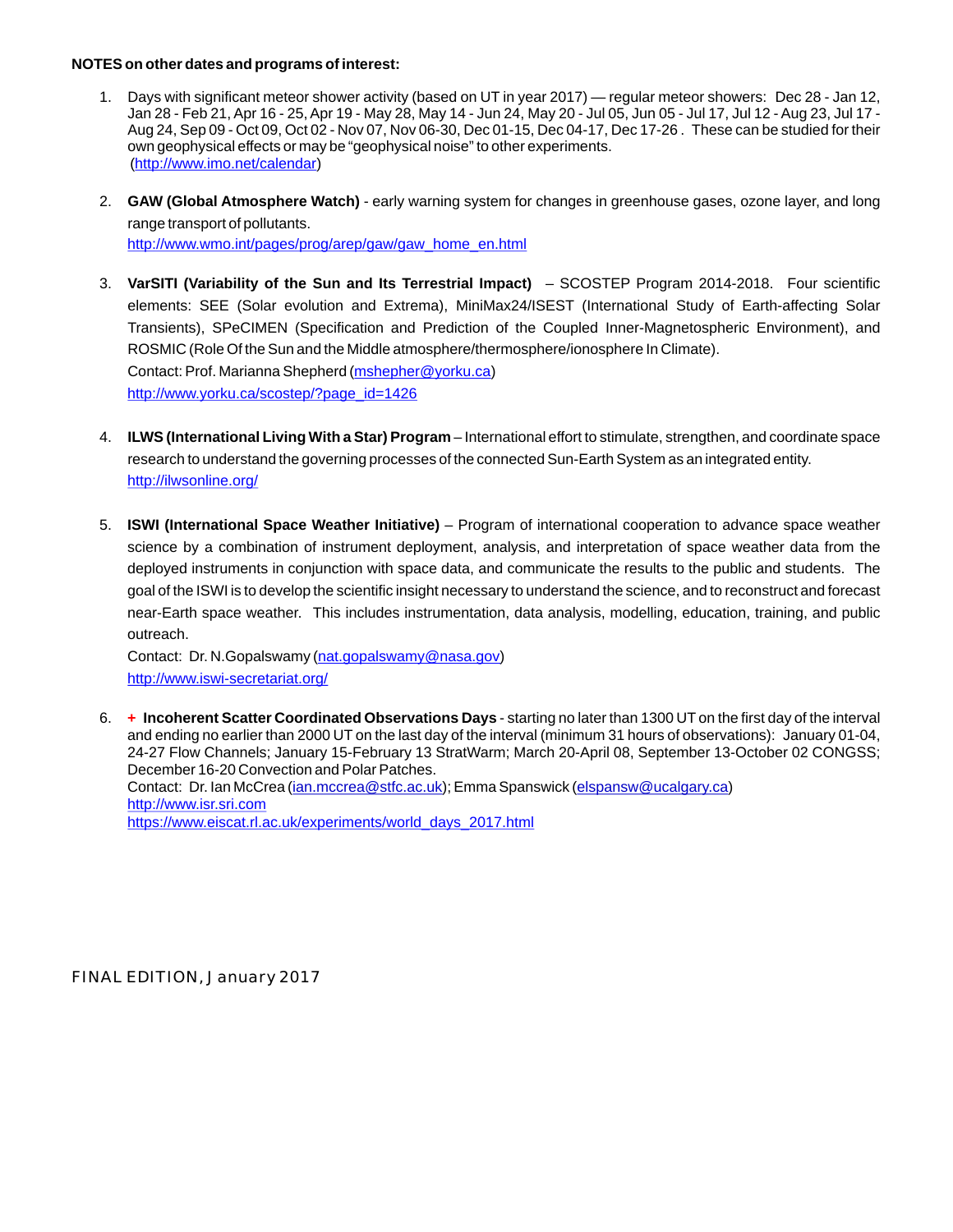## **EXPLANATIONS**

This Calendar continues the series begun for the IGYyears 1957-58, and is issued annually to recommend dates for solar and geophysical observations which cannot be carried out continuously. Thus, the amount of observational data in existence tends to be larger on Calendar days. The recommendations on data reduction and especially the flow of data to **ICSU World Data System (WDS)** in many instances emphasize Calendar days. The Calendar is prepared by the **International Space Environment Service (ISES)** with the advice of spokesmen for the various scientific disciplines.

## The **2017 Solar Eclipses** are:

**a.) 26 Feb 2017, annular solar eclipse.** The path of annularity on 26 February 2017 crosses land in southern Chile and southern Argentina (a few hours' drive south of Esquel, where there will be a pre-eclipse symposium: http://sion.frm.utn.edu.ar/WDEAII/). After traversing the south Atlantic, where it peaks in duration at 44 s with over 99% of the solar diameter covered, it passes through Angola and clips extreme southern Democratic Republic of Congo and extreme northern Zambia. Partial phases will be visible throughout southern South America south of mid-Peru and mid-Brazil and Saharan and sub-Saharan Africa.

**b.) 21 Aug 2017, total solar eclipse.** The path of totality on 21 August 2017 crosses the continental United States from the west coast to the east coast for the first time since 1999. At least 2 minutes of totality will be available on the centerline, with most favorable cloudiness statistics in the northwest and the peak of about 2 m 40 s of totality in Illinois/Kentucky. Totality will be visible in a path about 70 miles wide from Oregon, Idaho, Wyoming, Nebraska, Missouri, southern Illinois, western Kentucky, southwestern North Carolina, and South Carolina. All of Canada except for its extreme north; all of Alaska and Hawaii; South America as far south as the middle of Peru and Brazil; Greenland; and Iceland will have partial phases. The sun will rise in eclipse in eastern Siberia, Russia, and set with the partial phases of the eclipse barely visible from extreme western Europe and Africa.

Information assembled by Jay M. Pasachoff, Williams College (Williamstown, MA), Chair, International Astronomical Union's working group on Eclipses (http://www.eclipses.info) with thanks to Fred Espenak (Arizona) (Thousand Year Canon of Solar Ecllipses 1501 to 2500; http://www.astropixels.com/pubs; http://www.EclipseWise.com) and Xavier Jubier (Paris) for their data and maps. See also Michael Zeiler's http://eclipse-maps.com and http://GreatAmericanEclipse.com for maps and Jay Anderson's http://eclipsophile.com for weather discussions.

**Meteor Showers** Selected from data compiled by Jürgen Rendtel for the International Meteor Organization Shower Calendar 2017. Includes meteor showers observable mainly by radio and radar techniques. The dates are given in Note 1 on the previous page.

| <b>Definitions:</b>                                   | $Time = Universal Time (UT)$                                                                                   |
|-------------------------------------------------------|----------------------------------------------------------------------------------------------------------------|
| Geophysical Day ( $RGB$ ) = each Wednesday            |                                                                                                                |
|                                                       | Reqular World Day (RWD) = Tuesday, Wednesday and                                                               |
|                                                       | Thursday near middle of month                                                                                  |
| Priority Regular World Day (PRWD) = the Wednesday RWD |                                                                                                                |
|                                                       | World Geophysical Interval (WGI) = $14$ consecutive days each season                                           |
| Quarterly World Day $(QWD)$ = PRWD in the WGI         |                                                                                                                |
|                                                       | $ALERT = occurrence of unusual solar or$<br>geophysical conditions, broadcast<br>once daily soon after 0400 UT |

For more detailed explanations of the definitions, please visit publications/igc\_calendars/ or http://www.spaceweather.org/. http://www.ngdc.noaa.gov/stp/space-weather/online-

**Priority recommended programs for measurements not made continuously** (in addition to unusual **ALERT** periods):

**Airglow and Aurora** — Observation periods are New Moon periods, especially the 7 day intervals on the calendar;

**Atmospheric Electricity** — Observation periods are the **RGD** each Wednesday, beginning on 6 Jan 2016 at 0000 UT, 13 Jan at 0600 UT, 20 Jan at 1200 UT, 27 Jan at 1800 UT, etc. Minimum program is **PRWDs**.

**Geomagnetic Phenomena** — At the minimum, need observation periods and data reduction on **RWDs** and during **MAGSTORM Alerts.**

I**onospheric Phenomena** — Quarter-hourly ionograms; more frequently on **RWDs,** particularly at high latitude sites; f-plots on **RWDs;** hourly ionogram scaled parameters to **WDCs** on **QWDs**; continuous observations for solar eclipse in eclipse zone. See **Airglow and Aurora.**

**Incoherent Scatter —** Observations on Incoherent Scatter Coordinated Days; also intensive series on **WGIs** or **Airglow and Aurora** periods.

**Special programs:** Ian McCrea, Rutherford Appleton Laboratory, UK; Tel:+44(0)1235 44 6513; Fax:+44(0)1235 44 5848; email: ian.mccrea@stfc.ac.uk, chair of URSI ISWG (Commission G). See http://www.isr.sri.com

**Ionospheric Drifts** — During weeks with **RWDs.**

**Travelling Ionospheric Disturbances (TIDs)** — special periods, probably **PRWDs** or **RWDs**.

**Ionospheric Absorption** — Half-hourly on **RWDs**; continuous on solar eclipse days in eclipse zone and conjugate area. Daily measurements during Absorption Winter Anomaly at temperate latitude stations (Oct-Mar Northern Hemisphere; Apr-Sep Southern Hemisphere).

**Backscatter and Forward Scatter** — **RWDs** at least.

**Mesospheric D region electron densities** — **RGDs** around noon.

**ELF Noise Measurements of earth-ionosphere cavity resonances — WGIs.**

**All Programs** — Appropriate intensive observations during unusual meteor activity.

**Meteorology** — Especially on **RGDs**. On **WGIs** and **STRATWARM**  Alert Intervals, please monitor on Mondays, Wednesdays, and Fridays.

**GAW (Global Atmosphere Watch)** -- WMO program to integrate monitoring of atmospheric composition. Early warning system of changes in atmospheric concentrations of greenhouse gases, ozone, and pollutants (acid rain and dust particles). WMO, 7 bis avenue de la Paix, P.O. Box 2300, CH-1211 Geneva 2, Switzerland. http://www.wmo.int/pages/prog/arep/gaw/gaw\_home\_en.html

**Solar Phenomena** — Solar eclipse days, **RWDs,** and during **PROTON/FLARE ALERTS.**

**VarSITI (Variability of the Sun and Its Terrestrial Impact )**–SCOSTEP Program 2014-2018. VarSITI strives for international collaboration in data analysis, modeling, and theory to understand how the solar variability affects Earth. VarSITI will have four scientific elements that address solar terrestrial problems keeping the current low solar activity as the common thread: SEE (Solar evolution and Extrema), MiniMax24/ISEST (International Study of Earth-affecting Solar Transients), SPeCIMEN (Specification and Prediction of the Coupled Inner-Magnetospheric Environment), and ROSMIC (Role Of the Sun and the Middle atmosphere/thermosphere/ionosphere In Climate). Contact is Prof. Marianna Shepherd (mshepher@yorku.ca), President of SCOSTEP. Co-chairs are Katya Georgieva (SRTI, Bulgaria) and Kazuo Shiokawa (STEL, Japan). <u>http://www.yorku.ca/scostep/?page\_id=1426</u>

**ILWS (International Living With a Star)** – International effort to stimulate, strengthen, and coordinate space research to understand the governing processes of the connected Sun-Earth System as an integrated entity. Contact info@ilwsonline.org. See http://ilwsonline.org/.

**ISWI (International Space Weather Initiative)** – Program of international cooperation to advance space weather science. The goal of the ISWI is to develop the scientific insight necessary to understand the science, and to reconstruct and forecast near-Earth space weather. Contact: Dr. N. Gopalswamy - nat.gopalswamy@nasa.gov. See http://www.iswi-secretariat.org/.

**Space Research, Interplanetary Phenomena, Cosmic Rays, Aeronomy — QWDs, RWDs, Airglow and Aurora** periods.